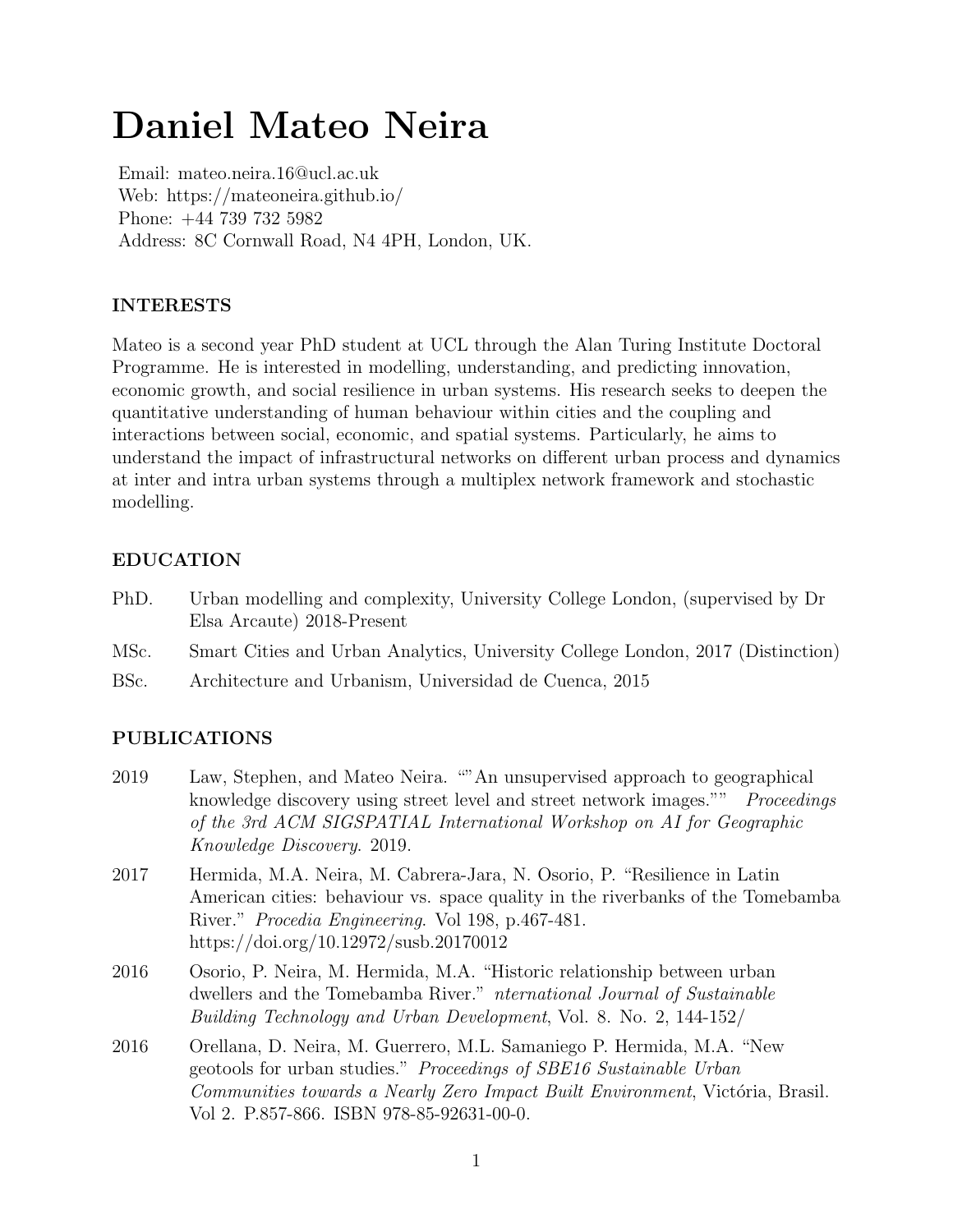#### RESEARCH EXPERIENCE

- 2018-Pr Doctoral Researcher Alan Turing Institute
- 2015–16 Research Assistant llactaLab - Sustainable Cities Research Group, Universidad de Cuenca Principal Investigator: Daniel Orellana and Maria Augusta Hermida
- 2011–13 Research Assistant Faculty of Architecture and Urbanism, Universidad de Cuenca Principal Investigator: Boris Orellana

## TEACHING EXPERIENCE

- 2017 Teaching Assistant Tutorial: Road networks and scaling laws Oxford Summer School in Economic Networks
- 2011 Teaching Assistant (Spring 2011, Summer 2011) Mathematics II Architecture, University of Cuenca, Ecuador.

## HONOURS AND AWARDS

2018 PhD Full Scholarship by the Alan Turing Doctoral Programme.

## PROFESSIONAL EXPERIENCE

- 2017-Pr Foster + Partners Urban Designer & Spatial Data Scientist London, United Kingdom
- 2017 Signalbox Spatial Data Researcher - Tech Lead London, United Kingdom
- 2014–15 Duran Hermida Arquitectos Asociados Architectural Assistant Cuenca, Ecuador

#### OTHER ACTIVITIES

#### Voluntary Organizations and Projects

2014-16 Colectivo Cuenca Ciudad para Vivir Active Member Cuenca, Ecuador